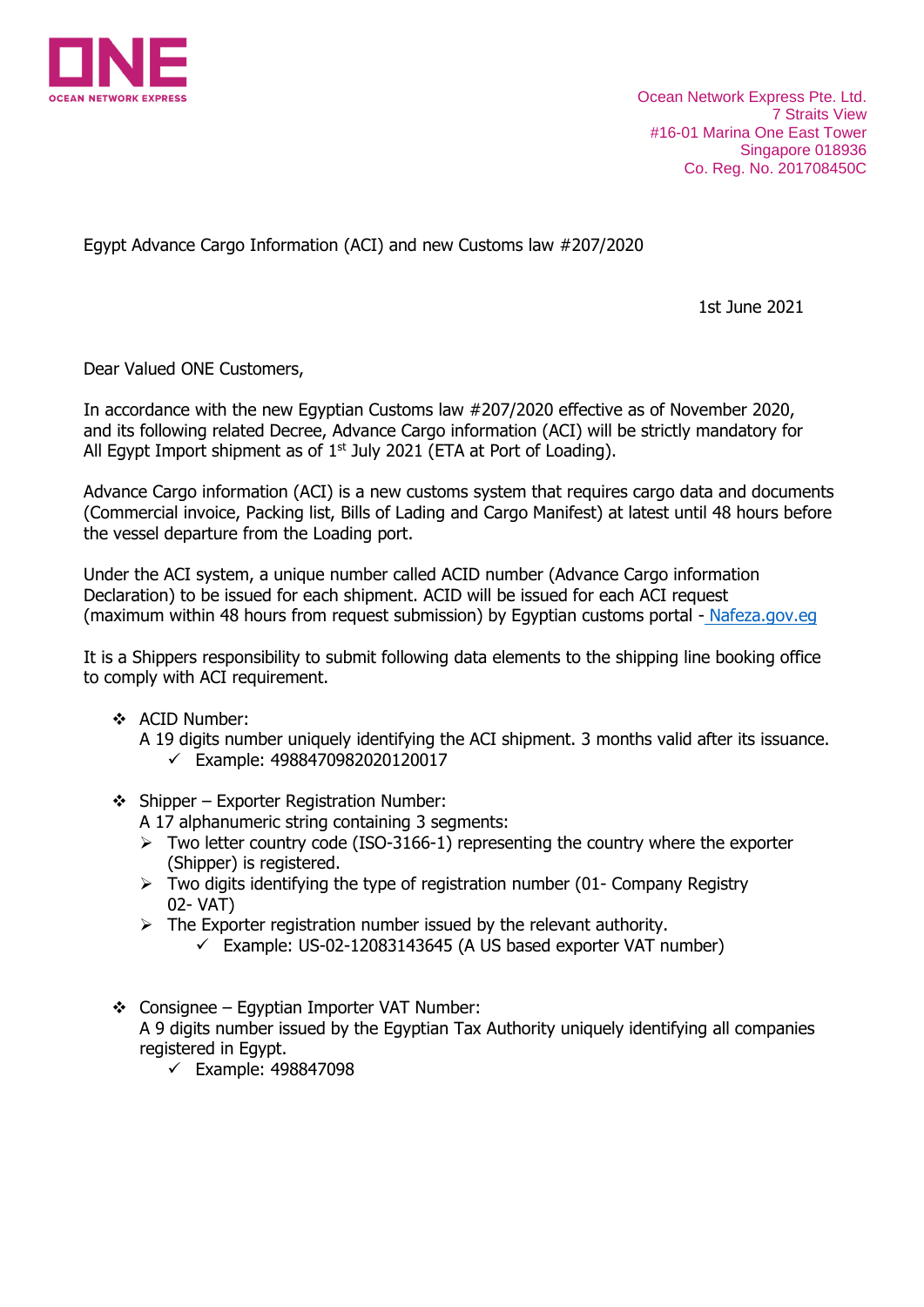

ACID# is required for all inbound shipment to destination country Egypt, but also the following condition, ACI requirement is applicable.

- 1) In-transit by road to neighboring countries via Port of discharge Egypt
- 2) International transshipments at multiple Egyptian terminals (in case shunting between the discharge and load terminals is required)

ACID# is NOT required for following condition:

- 1) International transshipments both discharge and load- is done at 1 single Egyptian terminal
- 2) Personal effect shipment
- 3) Ministry of Defense in Egypt is the Consignee

The full implementation of ACI is as of  $1<sup>st</sup>$  July 2021(ETA at Port of Loading). Without valid ACID#, ONE will strictly refrain from loading any shipment planned to be destined to Egypt due to the regulation.

The exporter is obliged:

- 1) Mention ACID#, Importer VAT number, Exporter Registration number in Packing list, Commercial invoice
- 2) To provide ACID#, Importer VAT number, Exporter Registration number to the ONE booking office at the time of Booking as much as possible and at latest in Shipping Instruction.

When those data elements are not provided in Shipping Instruction by its documentation cut off time, ONE will roll over your container to the next available vessel and the cost is at the exporter.

For further information on Egypt ACI, please check the link below: <https://www.nafeza.gov.eg/en/site/aci-faq>

In regard to the new customs law # 207/2020, ONE is obliged to complete all manifest by:

- ❖ 48 hours prior to ETA in Egypt Short shipment (less than 3 days voyage from Origin to Egypt)
- ❖ 72 hours prior to ETA in Egypt Other shipment